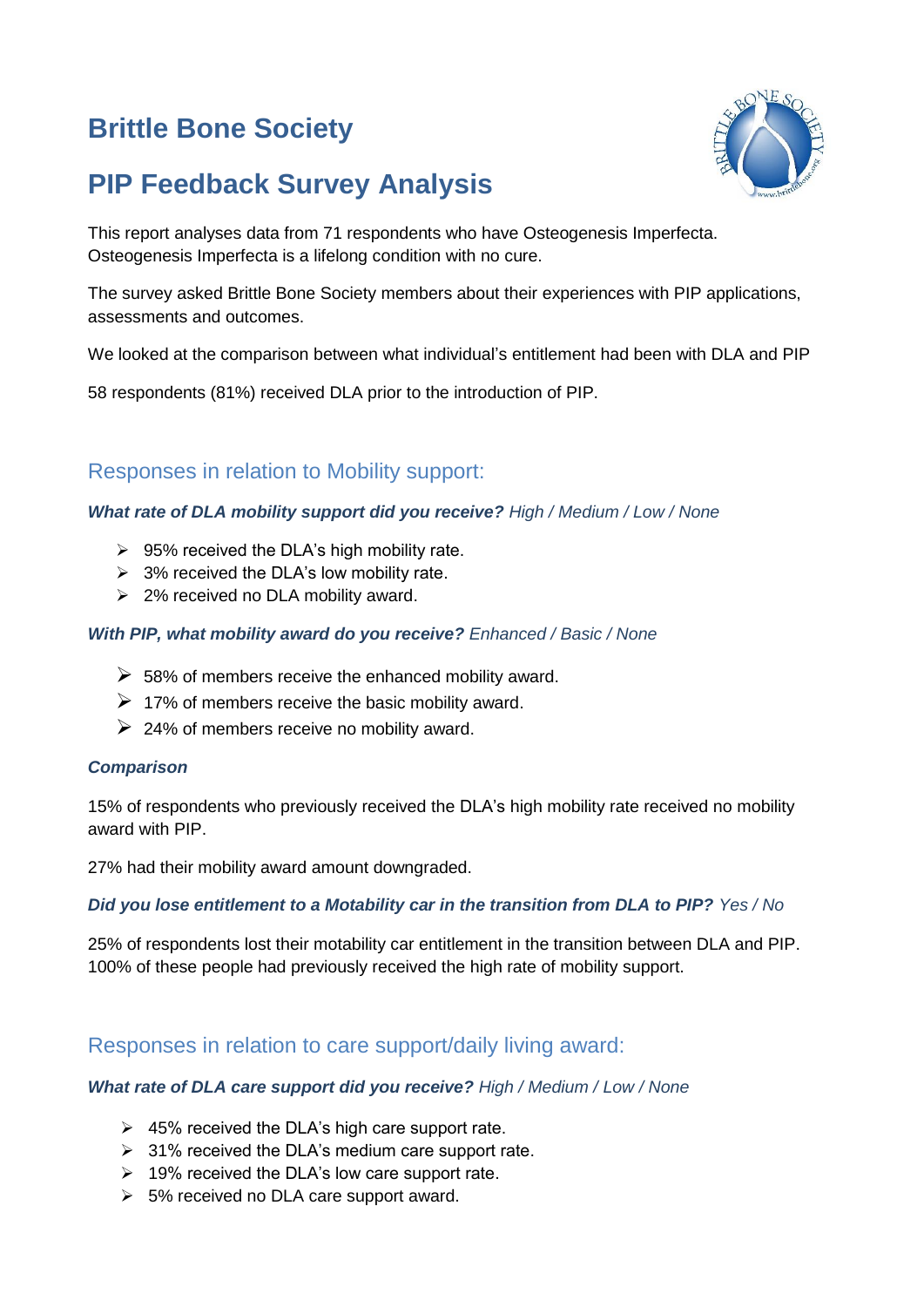#### *With PIP, what daily living award do you receive? Enhanced / Basic / None*

- $\triangleright$  46% of members receive the enhanced daily living award.
- $\geq$  35% of members receive the basic daily living award.
- $\geq 19\%$  of members receive no daily living award.

#### *Comparison*

14% of respondents who received the high care support allowance under DLA now receive **no award** under PIP.

38% of respondents who received the medium care support allowance now receive **no award** under pip.

15% of people who were on low/medium DLA were increased to enhanced.

36% of respondents had their care award amounts downgraded in the transition to PIP, losing an average of £60 per week.

### Review times scales

#### *Was your DLA award ongoing, or limited to a specific date? Ongoing / Due for Review / n/a*

- ➢ 93% of members' DLA awards did not require a review.
- ➢ 7% of members' DLA awards required a review.

#### *With PIP, is your award ongoing or will it be reviewed at a certain date? Ongoing/Require Review / n/a*

- $\geq 21\%$  of members' PIP awards do not require a review.
- $\geq$  65% of members' PIP awards require a review.
- ➢ 14% of members did not receive an award, and therefore require no review.

#### *Comparison*

Under PIP, 57% of respondents who did not require a review must now have their award reassessed between 1 and 10 years time. The average timescale for reassessment is 5.3 years.

## Appeals

#### *Did you appeal the outcome of your PIP assessment? Yes / No*

➢ 76% of members did not appeal their PIP assessment outcome.

#### *What was the outcome of the appeal? Award Increase / Award Decrease / No Change*

- $\geq$  29% had their award increased.
- ➢ 1% had their award decreased.
- ➢ 70% had no change to their award.